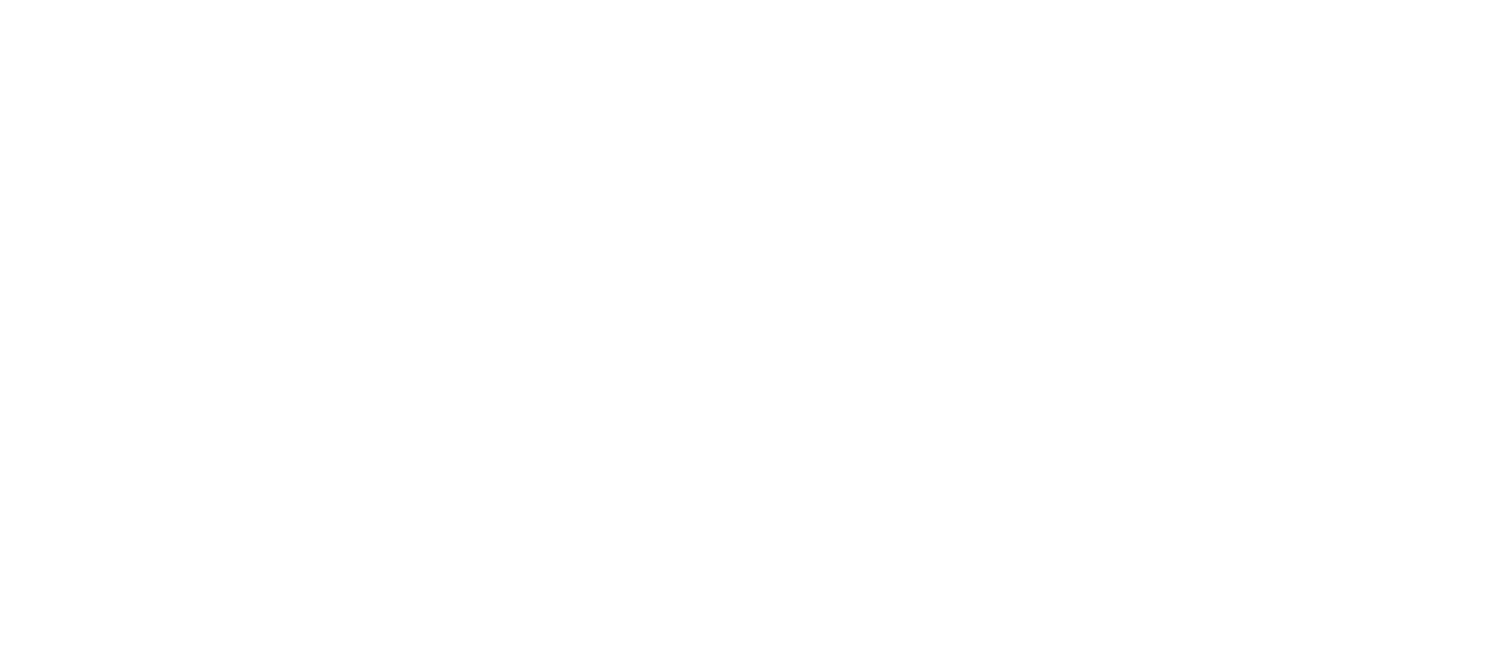|              | Form 1040<br>TREASURY DEPARTMENT<br>INTERNAL REVENUE SERVICE                                                      |                   | RETURN FORM MARKED "DUPLICATE" MUST BE FILED WITH THIS ORIGINAL RETURN<br>INDIVIDUAL INCOME TAX RETURN                                                                                                                                                                                       |  |        |       | Do Not Write in These Spaces                                                                                                                                                                                                                                                                                                                                                                         |               |
|--------------|-------------------------------------------------------------------------------------------------------------------|-------------------|----------------------------------------------------------------------------------------------------------------------------------------------------------------------------------------------------------------------------------------------------------------------------------------------|--|--------|-------|------------------------------------------------------------------------------------------------------------------------------------------------------------------------------------------------------------------------------------------------------------------------------------------------------------------------------------------------------------------------------------------------------|---------------|
|              | (Auditor's Stamp)                                                                                                 |                   | FOR NET INCOMES FROM SALARIES OR WAGES OF MORE THAN \$5,000                                                                                                                                                                                                                                  |  | File   |       | Code and the contract contract of the party                                                                                                                                                                                                                                                                                                                                                          |               |
|              |                                                                                                                   |                   | AND INCOMES FROM BUSINESS, PROFESSION, RENTS, OR SALE OF PROPERTY                                                                                                                                                                                                                            |  | Serial |       |                                                                                                                                                                                                                                                                                                                                                                                                      |               |
|              |                                                                                                                   |                   | For Calendar Year 1935                                                                                                                                                                                                                                                                       |  |        |       |                                                                                                                                                                                                                                                                                                                                                                                                      |               |
|              |                                                                                                                   |                   |                                                                                                                                                                                                                                                                                              |  |        |       |                                                                                                                                                                                                                                                                                                                                                                                                      |               |
|              |                                                                                                                   |                   | File This Return Not Later Than the 15th Day of the Third Month Following the Close of the Taxable Year                                                                                                                                                                                      |  |        |       | (Cashier's Stamp)                                                                                                                                                                                                                                                                                                                                                                                    |               |
|              |                                                                                                                   |                   | PRINT NAME AND ADDRESS PLAINLY BELOW                                                                                                                                                                                                                                                         |  |        |       |                                                                                                                                                                                                                                                                                                                                                                                                      |               |
|              |                                                                                                                   |                   | (Name) (Both husband and wife, if this is a joint return)                                                                                                                                                                                                                                    |  |        |       |                                                                                                                                                                                                                                                                                                                                                                                                      |               |
|              |                                                                                                                   |                   | $(\hbox{Street and number}, or \hbox{ part to the})$                                                                                                                                                                                                                                         |  | Cash   | Check | M. O.<br><b>First Payment</b>                                                                                                                                                                                                                                                                                                                                                                        | Cert. of Ind. |
|              |                                                                                                                   |                   |                                                                                                                                                                                                                                                                                              |  |        |       |                                                                                                                                                                                                                                                                                                                                                                                                      |               |
|              |                                                                                                                   |                   | 8. If your status in respect to question 3, 6, or 7 changed<br>Access on the respect to question 3, 6, or 7 changed during the year, state date and nature of changes are accessed                                                                                                           |  |        |       | 12. Did any person or persons advise you in respect of any question or matter affecting any item or schedule of this return, or assist<br>or advise you in the preparation of this return, or actually pre-                                                                                                                                                                                          |               |
|              | i. Is this a joint return                                                                                         |                   | 9. State whether your books are kept                                                                                                                                                                                                                                                         |  |        |       | pare this return for you? $\frac{1}{1 + \frac{1}{1 + \frac{1}{1 + \frac{1}{1 + \frac{1}{1 + \frac{1}{1 + \frac{1}{1 + \frac{1}{1 + \frac{1}{1 + \frac{1}{1 + \frac{1}{1 + \frac{1}{1 + \frac{1}{1 + \frac{1}{1 + \frac{1}{1 + \frac{1}{1 + \frac{1}{1 + \frac{1}{1 + \frac{1}{1 + \frac{1}{1 + \frac{1}{1 + \frac{1}{1 + \frac{1}{1 + \frac{1}{1 + \frac{1}{1 + \frac{1}{1 + \frac{1}{1 + \frac{1}{$ |               |
|              | of husband and wife?<br>5. State name of husband or wife if a<br>separate return was made and the                 |                   |                                                                                                                                                                                                                                                                                              |  |        |       |                                                                                                                                                                                                                                                                                                                                                                                                      |               |
|              |                                                                                                                   |                   |                                                                                                                                                                                                                                                                                              |  |        |       | which it was furnished to or obtained by such person or per-                                                                                                                                                                                                                                                                                                                                         |               |
|              |                                                                                                                   |                   | II. Did you transfer to or receive from any one per-<br>Md you transfer to or receive trom any one posters of any set of $\mathcal{S}_0$ , during the calon-hr year 1935, without an adoquate and the calon-hr year 1935, without an adoquate and full consideration in money or money's wor |  |        |       |                                                                                                                                                                                                                                                                                                                                                                                                      |               |
|              |                                                                                                                   |                   |                                                                                                                                                                                                                                                                                              |  |        |       |                                                                                                                                                                                                                                                                                                                                                                                                      |               |
|              | support received their chief support from you dur-<br>has your laxable year? The contraction return on Porta 710? |                   | If so, did you file a gift the return on Form 709<br>or an information return on Form 710?<br>(Answer"yes" or "ne")                                                                                                                                                                          |  |        |       |                                                                                                                                                                                                                                                                                                                                                                                                      |               |
|              | tiers and<br>Instruction No.<br>1. Salaries, Wages, Commissions, Fees, etc. (State name and address of employer)  | <b>INCOME</b>     | Amount received<br>Expenses paid<br>(Explain in Schedule F)                                                                                                                                                                                                                                  |  |        |       |                                                                                                                                                                                                                                                                                                                                                                                                      |               |
| HERE         |                                                                                                                   |                   |                                                                                                                                                                                                                                                                                              |  |        |       |                                                                                                                                                                                                                                                                                                                                                                                                      |               |
|              |                                                                                                                   |                   |                                                                                                                                                                                                                                                                                              |  |        |       |                                                                                                                                                                                                                                                                                                                                                                                                      |               |
| MITRANCE     |                                                                                                                   |                   | (State kind of business)                                                                                                                                                                                                                                                                     |  |        |       |                                                                                                                                                                                                                                                                                                                                                                                                      |               |
|              |                                                                                                                   |                   |                                                                                                                                                                                                                                                                                              |  |        |       |                                                                                                                                                                                                                                                                                                                                                                                                      |               |
|              |                                                                                                                   |                   |                                                                                                                                                                                                                                                                                              |  |        |       |                                                                                                                                                                                                                                                                                                                                                                                                      |               |
|              |                                                                                                                   |                   |                                                                                                                                                                                                                                                                                              |  |        |       |                                                                                                                                                                                                                                                                                                                                                                                                      |               |
| <b>TTACH</b> |                                                                                                                   |                   |                                                                                                                                                                                                                                                                                              |  |        |       |                                                                                                                                                                                                                                                                                                                                                                                                      |               |
|              |                                                                                                                   |                   |                                                                                                                                                                                                                                                                                              |  |        |       |                                                                                                                                                                                                                                                                                                                                                                                                      |               |
|              |                                                                                                                   |                   |                                                                                                                                                                                                                                                                                              |  |        |       |                                                                                                                                                                                                                                                                                                                                                                                                      |               |
|              |                                                                                                                   |                   |                                                                                                                                                                                                                                                                                              |  |        |       |                                                                                                                                                                                                                                                                                                                                                                                                      |               |
|              |                                                                                                                   |                   |                                                                                                                                                                                                                                                                                              |  |        |       |                                                                                                                                                                                                                                                                                                                                                                                                      |               |
|              |                                                                                                                   |                   |                                                                                                                                                                                                                                                                                              |  |        |       |                                                                                                                                                                                                                                                                                                                                                                                                      |               |
|              |                                                                                                                   |                   |                                                                                                                                                                                                                                                                                              |  |        |       |                                                                                                                                                                                                                                                                                                                                                                                                      |               |
|              |                                                                                                                   |                   |                                                                                                                                                                                                                                                                                              |  |        |       |                                                                                                                                                                                                                                                                                                                                                                                                      |               |
|              | 12.                                                                                                               |                   |                                                                                                                                                                                                                                                                                              |  |        |       |                                                                                                                                                                                                                                                                                                                                                                                                      |               |
|              |                                                                                                                   | <b>DEDUCTIONS</b> |                                                                                                                                                                                                                                                                                              |  |        |       |                                                                                                                                                                                                                                                                                                                                                                                                      |               |
|              |                                                                                                                   |                   |                                                                                                                                                                                                                                                                                              |  |        |       |                                                                                                                                                                                                                                                                                                                                                                                                      |               |
|              |                                                                                                                   |                   |                                                                                                                                                                                                                                                                                              |  |        |       |                                                                                                                                                                                                                                                                                                                                                                                                      |               |
|              |                                                                                                                   |                   |                                                                                                                                                                                                                                                                                              |  |        |       |                                                                                                                                                                                                                                                                                                                                                                                                      |               |
|              |                                                                                                                   |                   |                                                                                                                                                                                                                                                                                              |  |        |       |                                                                                                                                                                                                                                                                                                                                                                                                      |               |
|              |                                                                                                                   |                   |                                                                                                                                                                                                                                                                                              |  |        |       |                                                                                                                                                                                                                                                                                                                                                                                                      |               |
|              | 18. Other Deductions Authorized by Law (including stock determined to be worthless during taxable year).          |                   |                                                                                                                                                                                                                                                                                              |  |        |       |                                                                                                                                                                                                                                                                                                                                                                                                      |               |
|              | 19.                                                                                                               |                   |                                                                                                                                                                                                                                                                                              |  |        |       |                                                                                                                                                                                                                                                                                                                                                                                                      |               |
|              | 20.                                                                                                               |                   |                                                                                                                                                                                                                                                                                              |  |        |       |                                                                                                                                                                                                                                                                                                                                                                                                      |               |
|              |                                                                                                                   |                   | COMPUTATION OF TAX (See Instruction 23)                                                                                                                                                                                                                                                      |  |        |       |                                                                                                                                                                                                                                                                                                                                                                                                      |               |
|              |                                                                                                                   |                   |                                                                                                                                                                                                                                                                                              |  |        |       |                                                                                                                                                                                                                                                                                                                                                                                                      |               |
|              |                                                                                                                   |                   |                                                                                                                                                                                                                                                                                              |  |        |       |                                                                                                                                                                                                                                                                                                                                                                                                      |               |
|              | 23.<br>Credit for Dependents                                                                                      |                   |                                                                                                                                                                                                                                                                                              |  |        |       |                                                                                                                                                                                                                                                                                                                                                                                                      |               |
|              |                                                                                                                   |                   | 32. Less: Income tax paid at source $(2\% \text{)}$                                                                                                                                                                                                                                          |  |        |       |                                                                                                                                                                                                                                                                                                                                                                                                      |               |
|              |                                                                                                                   |                   |                                                                                                                                                                                                                                                                                              |  |        |       |                                                                                                                                                                                                                                                                                                                                                                                                      |               |
|              | 25. Less: Interest on Liberty bonds,                                                                              |                   | 33.                                                                                                                                                                                                                                                                                          |  |        |       |                                                                                                                                                                                                                                                                                                                                                                                                      |               |



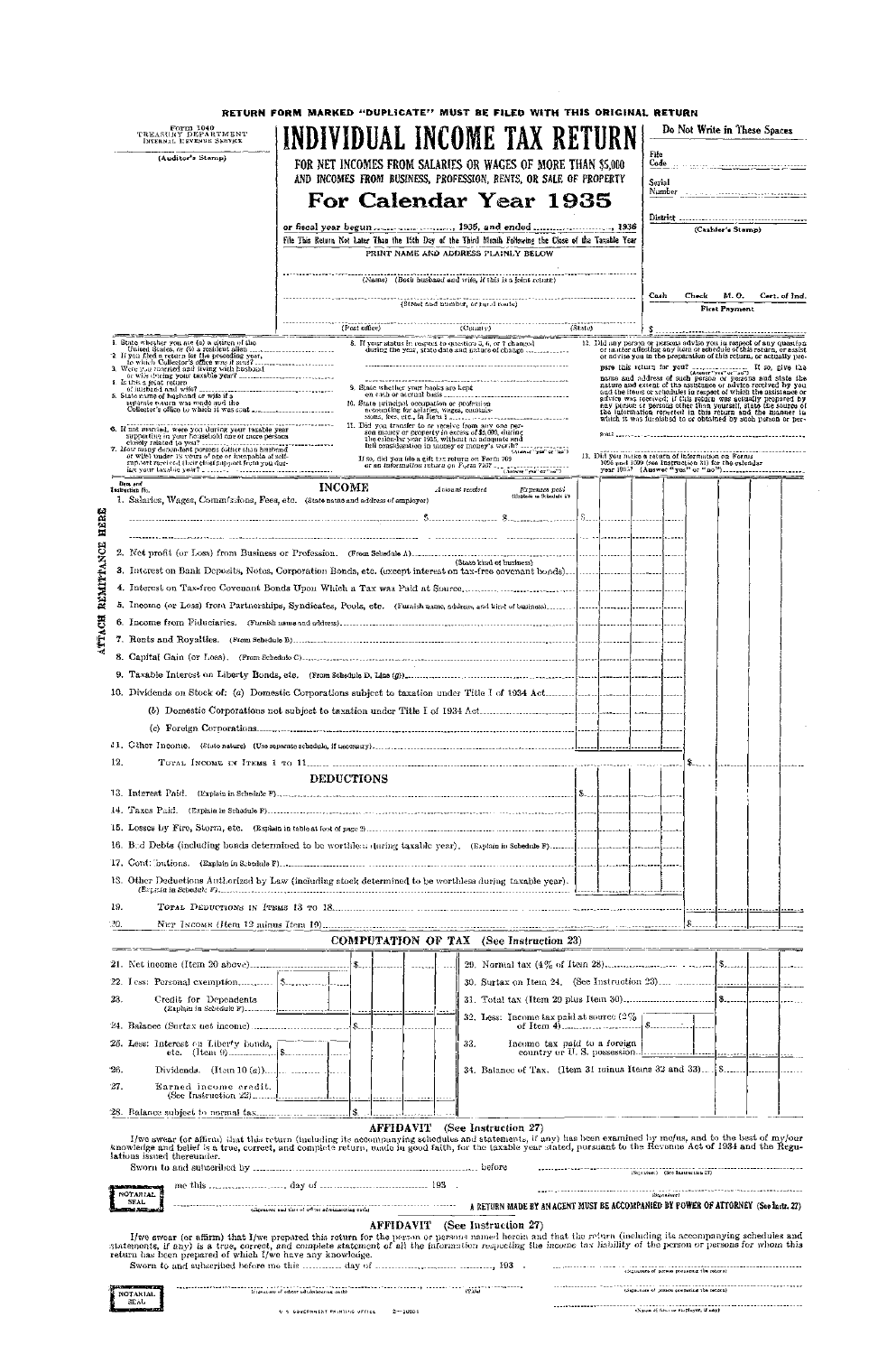| 1. Total receipts from business or profession (state kind of business).                                                                  |                                                    |  |
|------------------------------------------------------------------------------------------------------------------------------------------|----------------------------------------------------|--|
| Cost or Goods Sold                                                                                                                       | OTHER BUSINESS DEDUCTIONS                          |  |
|                                                                                                                                          | 10. Salaries not included as "Labor" in Line 2 (do |  |
|                                                                                                                                          |                                                    |  |
|                                                                                                                                          |                                                    |  |
| 5. Other costs (itemize below or on separate sheet) [                                                                                    |                                                    |  |
|                                                                                                                                          |                                                    |  |
| 7.                                                                                                                                       | 15. Depreciation, obsolescence, and depletion (ex- |  |
|                                                                                                                                          | 16. Rent, repairs, and other expenses (itemize be- |  |
|                                                                                                                                          |                                                    |  |
|                                                                                                                                          | 17.                                                |  |
| Enter "C", or "C or M", on Lines 6 and 8 to indicate whether in-<br>ventories are valued at cost, or cost or market, whichever is lower. |                                                    |  |
|                                                                                                                                          |                                                    |  |
| <b>Explanation of deductions</b>                                                                                                         |                                                    |  |

|                     |                       |                                          | SCHEDULE B-INCOME FROM RENTS AND ROYALTIES (See Instruction 7) |            |  |                                      |                                    |  |
|---------------------|-----------------------|------------------------------------------|----------------------------------------------------------------|------------|--|--------------------------------------|------------------------------------|--|
| I. KIND OF PROPERTY | 2. AMOUNT<br>RECEIVED | 3. Cost on Value<br>AS OF MARCH 1, 1913, | 4. DEPRECIATION<br>(Explain in table at<br>foot of page)       | 5. REPAIRS |  | 6. OTRER EXPENSES<br>(Itemiza below) | 7. NET PRO137 (Enter as Item $7$ ) |  |
|                     |                       |                                          |                                                                |            |  |                                      |                                    |  |
|                     |                       |                                          |                                                                |            |  |                                      |                                    |  |

Explanation of deductions claimed in Column 6

|                                                                                                                                                                                                                                                                                                         |                     |                                        | SCHEDULE C-CAPITAL GAINS AND LOSSES (From Sales or Exchanges Only) (See Instruction 8)       |                                                                                                         |                                                                                         |                                                                                                  |                                                                     |                                                                         |          |                                                    |                                |    |
|---------------------------------------------------------------------------------------------------------------------------------------------------------------------------------------------------------------------------------------------------------------------------------------------------------|---------------------|----------------------------------------|----------------------------------------------------------------------------------------------|---------------------------------------------------------------------------------------------------------|-----------------------------------------------------------------------------------------|--------------------------------------------------------------------------------------------------|---------------------------------------------------------------------|-------------------------------------------------------------------------|----------|----------------------------------------------------|--------------------------------|----|
| <b>I. DESCRIPTION OF</b><br>PROPERTY AND<br>PERIOD HELD                                                                                                                                                                                                                                                 | 2. DATE<br>ACQUIRED | 3. DATE<br>SOLD OR<br><b>EXCHANGED</b> | 4. GROSS SALES PRICE<br>(Contract price)                                                     | 5. Cost on March 1.<br>1913, VALUE IF AC-<br><b>OUIRED BEFORE</b><br>THAT DATE. (Indi-<br>cato basis)** | 6. COST OF IM-<br><b>PROVEMENTS</b><br>SUBSEQUENT TO<br>ACQUISITION OR<br>MARCU I, 1913 | 7. DEPRECIATION<br>ALLOWED (OR<br>ALLOWABLE)<br><b>SINCE ACQUISI-</b><br>TION OR MARCE<br>1,1913 | 8. GAIN OR LOSS                                                     | $9.$ PER-<br>CENTAGE<br>of Gain<br>OR LOSS<br>TO BE<br>TAXEN<br>ито Ас- |          | 10. GAIN OR LOSS TO BE TAXEN<br>INTO ACCOUNT       |                                |    |
|                                                                                                                                                                                                                                                                                                         |                     | Mo. Day Year Mo. Day Year              |                                                                                              |                                                                                                         |                                                                                         | (Furnish details)                                                                                |                                                                     | COUNT                                                                   | a. Gains |                                                    | b. Losses                      |    |
| *(a) 1 year or less:                                                                                                                                                                                                                                                                                    |                     |                                        |                                                                                              |                                                                                                         |                                                                                         |                                                                                                  |                                                                     |                                                                         |          |                                                    |                                |    |
| *(b) Over 1 year but not<br>over 2 years:                                                                                                                                                                                                                                                               |                     |                                        |                                                                                              |                                                                                                         | $\sim$ $\sim$                                                                           |                                                                                                  |                                                                     | 100.                                                                    |          | $\mathbf{S}$ and $\mathbf{S}$                      |                                |    |
| *(c) Over 2 years but not<br>over 5 years:                                                                                                                                                                                                                                                              |                     |                                        |                                                                                              |                                                                                                         |                                                                                         |                                                                                                  |                                                                     | 80                                                                      |          |                                                    |                                |    |
| (d) Over 5 vears but not                                                                                                                                                                                                                                                                                |                     |                                        |                                                                                              |                                                                                                         |                                                                                         |                                                                                                  |                                                                     | 60                                                                      |          |                                                    |                                |    |
| over 10 years:                                                                                                                                                                                                                                                                                          |                     |                                        |                                                                                              |                                                                                                         |                                                                                         |                                                                                                  |                                                                     | 40                                                                      |          |                                                    |                                |    |
| "(c) Over 10 years:                                                                                                                                                                                                                                                                                     |                     |                                        |                                                                                              |                                                                                                         |                                                                                         |                                                                                                  |                                                                     |                                                                         |          |                                                    |                                |    |
|                                                                                                                                                                                                                                                                                                         |                     |                                        |                                                                                              |                                                                                                         |                                                                                         |                                                                                                  |                                                                     | 30                                                                      |          |                                                    |                                |    |
| "In reporting sales or exchanges of capital assets attach separate schedule, if necessary, for transactions coming within each of the 5 periods, and itansfer gains and losses for each period to Column 10 above,<br>** Cost of property must be entered in Column 5 if a loss is claimed in Column 8. |                     |                                        |                                                                                              |                                                                                                         |                                                                                         |                                                                                                  |                                                                     |                                                                         |          |                                                    |                                |    |
| stock rights, etc.).                                                                                                                                                                                                                                                                                    |                     |                                        |                                                                                              |                                                                                                         |                                                                                         |                                                                                                  |                                                                     |                                                                         |          |                                                    |                                |    |
|                                                                                                                                                                                                                                                                                                         |                     |                                        | SCHEDULE D-INTEREST ON LIBERTY BONDS AND OTHER OBLIGATIONS OR SECURITIES (See Instruction 9) |                                                                                                         |                                                                                         |                                                                                                  |                                                                     |                                                                         |          |                                                    |                                |    |
|                                                                                                                                                                                                                                                                                                         |                     | 1. OBLIGATIONS OR SECURITIES           |                                                                                              | 2. AMOUNT OWNED<br>AT END OF YEAR                                                                       |                                                                                         | 3. INTEREST RECEIVED<br>OR ACCRUED<br>DURING THE YEAR                                            | 4. PRINCIPAL<br><b>AMOUNT</b><br>EXEMPT FROM<br>TAXATION            | 5. AMOUNT OWNED<br>IN EXCESS OF<br><b>EXEMPTION</b>                     |          | 8. INTEREST ON<br>AMOUNT IN EXCESS<br>OF EXEMPTION |                                |    |
| (a) Obligations of a State, Territory, or political subdivision thereof,                                                                                                                                                                                                                                |                     |                                        |                                                                                              |                                                                                                         |                                                                                         |                                                                                                  |                                                                     | XXXXXX XX                                                               |          | <b>xxxxxx</b>                                      |                                | xx |
| (c) Liberty 3%% Bonds and other obligations of United States issued                                                                                                                                                                                                                                     |                     |                                        |                                                                                              |                                                                                                         |                                                                                         |                                                                                                  |                                                                     | $\mathbf{X} \times \mathbf{X} \times \mathbf{X}$                        | X X      | xxxxxx                                             |                                | хx |
| on or before September 1, 1917. The Communication of the Communication of the September 1, 1917.                                                                                                                                                                                                        |                     |                                        |                                                                                              |                                                                                                         |                                                                                         |                                                                                                  | $All$ <sub>1</sub> $\mathbf{x} \times \mathbf{x} \times \mathbf{x}$ |                                                                         | xxl      | <b>xxxxxx</b>                                      | $\mathbf{1} \times \mathbf{x}$ |    |
|                                                                                                                                                                                                                                                                                                         |                     |                                        |                                                                                              |                                                                                                         |                                                                                         |                                                                                                  |                                                                     |                                                                         |          |                                                    |                                |    |
|                                                                                                                                                                                                                                                                                                         |                     |                                        |                                                                                              |                                                                                                         |                                                                                         |                                                                                                  |                                                                     |                                                                         |          |                                                    |                                |    |
| (g)                                                                                                                                                                                                                                                                                                     |                     |                                        |                                                                                              |                                                                                                         |                                                                                         |                                                                                                  |                                                                     |                                                                         |          |                                                    |                                |    |
|                                                                                                                                                                                                                                                                                                         |                     |                                        |                                                                                              | SCHEDULE E-INCOME FROM DIVIDENDS                                                                        |                                                                                         |                                                                                                  |                                                                     |                                                                         |          |                                                    |                                |    |

Itemize all dividends received during the year, stating amounts and names and addresses of corporations declaring the dividends:

----------------------

SCHEDULE F—EXPLANATION OF DEDUCTIONS CLAIMED IN ITEMS 1, 13, 14, 16, 17, AND 18, AND CREDIT CLAIMED IN ITEM 23

|                                                                               |                    | EXPLANATION OF DEDUCTION FOR DEPRECIATION CLAIMED IN SCHEDULES A AND B                                             |                                                         |                                                               |                                                        |                                                               |                                                                                                     |                                        |
|-------------------------------------------------------------------------------|--------------------|--------------------------------------------------------------------------------------------------------------------|---------------------------------------------------------|---------------------------------------------------------------|--------------------------------------------------------|---------------------------------------------------------------|-----------------------------------------------------------------------------------------------------|----------------------------------------|
| 1. KIND OF PROPERTY<br>(If buildings, state material<br>of which constructed) | 2 DATE<br>ACQUIRED | 3. COST OR MARCH 1, 1913,<br>VALUE IT ACQUIRED<br>PRIOR TO THAT DATE<br>(Ladicate basis)                           | 4. ASSETS FULLY<br>DEPRECIATED IN USE<br>AT END OF YEAR | 5. DEPRECIATION<br>ALLOWED (OR ALLOW-<br>ABLE) IN PRIOR YEARS | 6. REMAINING COST<br>OB OTHER BASIS TO<br>BE RECOVERED | IN ACCUMU-<br><b>LATING</b><br><b>DEPERTA-</b><br><b>TION</b> | 7. LIFE USED   8. ESTIMATED!<br><b>REMAINING</b><br><b>LITE FROM</b><br><b>BEGINNING</b><br>or YEAR | 9. DEPRECIATION<br>ALLOWABLE THIS YEAR |
|                                                                               |                    |                                                                                                                    |                                                         |                                                               |                                                        |                                                               |                                                                                                     |                                        |
|                                                                               |                    |                                                                                                                    |                                                         |                                                               |                                                        |                                                               |                                                                                                     |                                        |
| 1. KIND OF PROPERTY                                                           |                    | EXPLANATION OF DEDUCTION FOR LOSSES BY FIRE, STORM, ETC., CLAIMED IN SCHEDULE A AND IN ITEM 15<br>2. DATE ACQUIRED | 3. COST                                                 | 4. SUBSEQUENT                                                 | 5. DEFRECIATION<br><b>ALLOWABLE SINCE</b>              |                                                               | 6. INSURANCE AND                                                                                    | 7. DEDUCTBLE LOSS                      |
|                                                                               |                    |                                                                                                                    |                                                         | <b>IMPROVEMENTS</b>                                           | ACOURTION                                              |                                                               | <b>SALVAGE VALUE</b>                                                                                |                                        |
|                                                                               |                    |                                                                                                                    |                                                         |                                                               |                                                        |                                                               |                                                                                                     |                                        |
|                                                                               |                    |                                                                                                                    |                                                         |                                                               |                                                        |                                                               |                                                                                                     |                                        |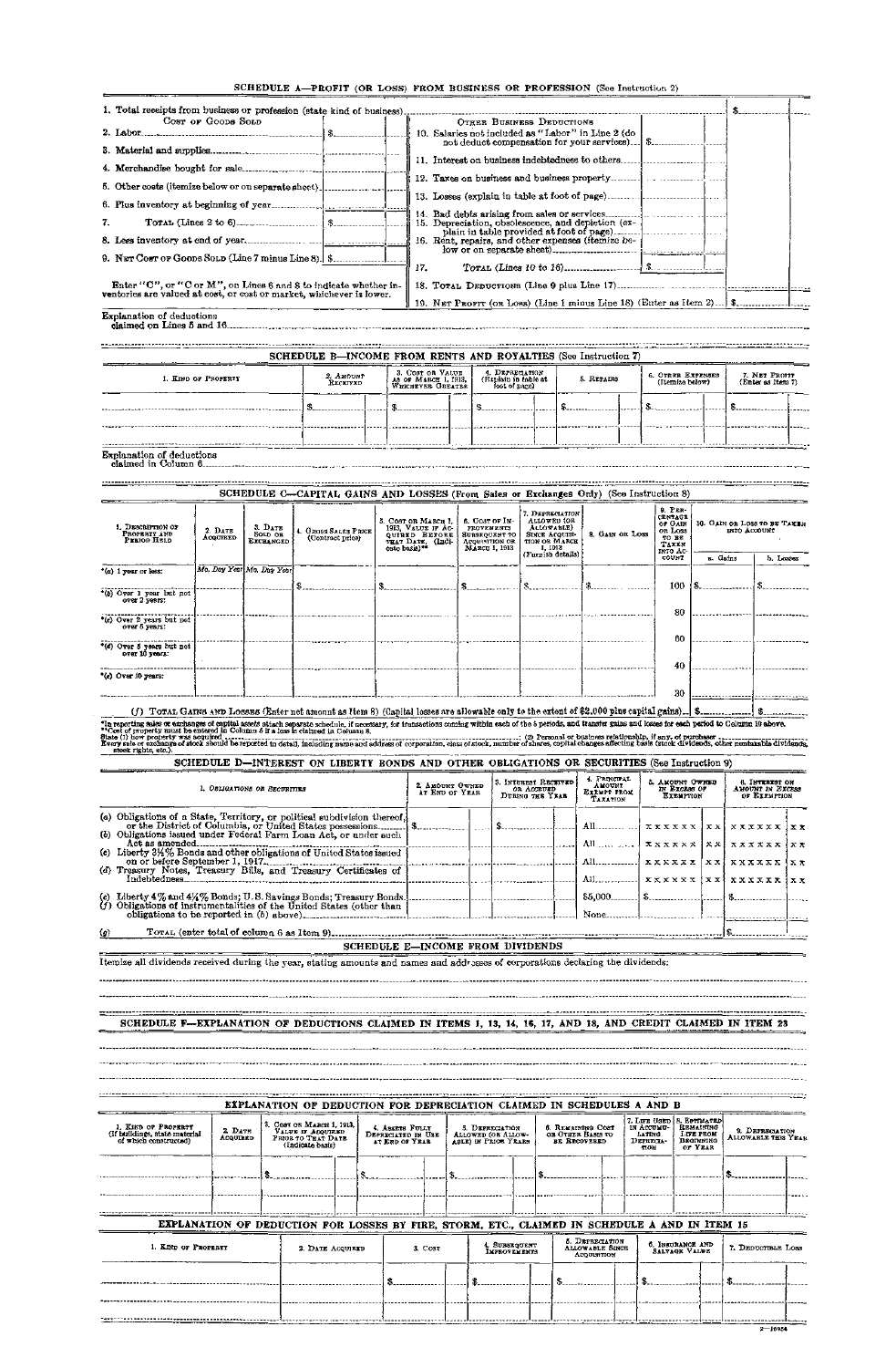| Form 1040<br>TREASURY DEPARTMENT<br>INTERNAL REVENUE SERVICE                                                                                                                                                                                |                   | THIS COPY MUST BE FILED WITH ORIGINAL RETURN<br><b>INDIVIDUAL INCOME TAX RETURN</b><br>FOR NET INCOMES FROM SALARIES OR WAGES OF MORE THAN \$5,000<br>AND INCOMES FROM BUSINESS, PROFESSION, RENTS, OR SALE OF PROPERTY<br>For Calendar Year 1935<br>File This Return Not Later Than the 15th Day of the Third Month Following the Close of the Taxable Year<br>(Name) (Both husband and wife, if this is a joint return) | PRINT NAME AND ADDRESS PLAINLY BELOW<br>(Street and number, or rutal route) |                              |                                                                                                                                                                                            | DUPLICATE     |  |
|---------------------------------------------------------------------------------------------------------------------------------------------------------------------------------------------------------------------------------------------|-------------------|---------------------------------------------------------------------------------------------------------------------------------------------------------------------------------------------------------------------------------------------------------------------------------------------------------------------------------------------------------------------------------------------------------------------------|-----------------------------------------------------------------------------|------------------------------|--------------------------------------------------------------------------------------------------------------------------------------------------------------------------------------------|---------------|--|
|                                                                                                                                                                                                                                             |                   | (Post office)                                                                                                                                                                                                                                                                                                                                                                                                             | (County)                                                                    | (State)                      |                                                                                                                                                                                            |               |  |
|                                                                                                                                                                                                                                             |                   | 8. If your status in respect to question 3, 6, or 7 changed                                                                                                                                                                                                                                                                                                                                                               |                                                                             |                              | 12. Did any person or persons advise you in respect of any question                                                                                                                        |               |  |
|                                                                                                                                                                                                                                             |                   |                                                                                                                                                                                                                                                                                                                                                                                                                           | during the year, state date and nature of change                            |                              | or matter affecting any item or schedule of this return, or assist or advise you in the preparation of this return, or actually pre-                                                       |               |  |
| 1. State whether you are (a) a climen of the<br>United States, or (b) a resident alien<br>2. If you fied a return for the proceding year,<br>to which Collector's office was it sent<br>3. Were you married and living with husband<br>3    |                   |                                                                                                                                                                                                                                                                                                                                                                                                                           |                                                                             |                              |                                                                                                                                                                                            |               |  |
| 4. Is thís a joint return<br>5. State name of husband or wife if a                                                                                                                                                                          |                   | 9. State whether your books are kept                                                                                                                                                                                                                                                                                                                                                                                      |                                                                             |                              | name and address of such person or persons and state the nature and extent of the assistance or advice received by you<br>and the items or schedules in respect of which the assistance or |               |  |
| separate return was made and the                                                                                                                                                                                                            |                   | 10. State principal occupation or profession<br>accounting for salaries, wages, commis-                                                                                                                                                                                                                                                                                                                                   |                                                                             |                              | advice was received; if this return was actually prepared by any person or persons other than yourself, state the source of the information reported in this return and the manner in      |               |  |
|                                                                                                                                                                                                                                             |                   | 11. Did you transfer to or receive from any one per-                                                                                                                                                                                                                                                                                                                                                                      |                                                                             |                              | which it was furnished to or obtained by such person or per-                                                                                                                               |               |  |
| 5. If not married, were you during your taxable year                                                                                                                                                                                        |                   | son money or property in excess of \$5,000, during<br>the catendar year 1935, without an adequate and                                                                                                                                                                                                                                                                                                                     |                                                                             |                              |                                                                                                                                                                                            |               |  |
| supporting in your household one or more persons<br>consequence to a your numerical consequence of the persons (other than husband<br>$\sigma$ wife) under 18 years of age or incepable of self-<br>or wife) under 18 years of age or incep |                   |                                                                                                                                                                                                                                                                                                                                                                                                                           |                                                                             |                              | <br>13. Did you make a return of information on Forms                                                                                                                                      |               |  |
| support received their chief support from you dur-                                                                                                                                                                                          |                   | If so, did you file a gift tax return on Form 709<br>or an information return on Form 7107                                                                                                                                                                                                                                                                                                                                |                                                                             |                              | 1096 and 1099 (see Instruction 31) for the calendar                                                                                                                                        |               |  |
| lies and<br>lashuction No.                                                                                                                                                                                                                  | <b>INCOME</b>     |                                                                                                                                                                                                                                                                                                                                                                                                                           | Amount received                                                             | Expenses puid                |                                                                                                                                                                                            |               |  |
| 1. Salaries, Wages, Commissions, Fees, etc. (State name and address of employer)                                                                                                                                                            |                   |                                                                                                                                                                                                                                                                                                                                                                                                                           |                                                                             | (Explain to Sohedule F)      |                                                                                                                                                                                            |               |  |
|                                                                                                                                                                                                                                             |                   |                                                                                                                                                                                                                                                                                                                                                                                                                           |                                                                             |                              |                                                                                                                                                                                            |               |  |
|                                                                                                                                                                                                                                             |                   |                                                                                                                                                                                                                                                                                                                                                                                                                           |                                                                             |                              |                                                                                                                                                                                            |               |  |
|                                                                                                                                                                                                                                             |                   |                                                                                                                                                                                                                                                                                                                                                                                                                           |                                                                             |                              |                                                                                                                                                                                            |               |  |
|                                                                                                                                                                                                                                             |                   |                                                                                                                                                                                                                                                                                                                                                                                                                           | (State kind of business)                                                    |                              |                                                                                                                                                                                            |               |  |
|                                                                                                                                                                                                                                             |                   |                                                                                                                                                                                                                                                                                                                                                                                                                           |                                                                             |                              |                                                                                                                                                                                            |               |  |
|                                                                                                                                                                                                                                             |                   |                                                                                                                                                                                                                                                                                                                                                                                                                           |                                                                             |                              |                                                                                                                                                                                            |               |  |
|                                                                                                                                                                                                                                             |                   |                                                                                                                                                                                                                                                                                                                                                                                                                           |                                                                             |                              |                                                                                                                                                                                            |               |  |
|                                                                                                                                                                                                                                             |                   |                                                                                                                                                                                                                                                                                                                                                                                                                           |                                                                             |                              |                                                                                                                                                                                            |               |  |
|                                                                                                                                                                                                                                             |                   |                                                                                                                                                                                                                                                                                                                                                                                                                           |                                                                             |                              |                                                                                                                                                                                            | $\sim$ $\sim$ |  |
|                                                                                                                                                                                                                                             |                   |                                                                                                                                                                                                                                                                                                                                                                                                                           |                                                                             |                              |                                                                                                                                                                                            |               |  |
|                                                                                                                                                                                                                                             |                   |                                                                                                                                                                                                                                                                                                                                                                                                                           |                                                                             |                              |                                                                                                                                                                                            |               |  |
|                                                                                                                                                                                                                                             |                   |                                                                                                                                                                                                                                                                                                                                                                                                                           |                                                                             |                              |                                                                                                                                                                                            |               |  |
|                                                                                                                                                                                                                                             |                   |                                                                                                                                                                                                                                                                                                                                                                                                                           |                                                                             |                              |                                                                                                                                                                                            |               |  |
|                                                                                                                                                                                                                                             |                   |                                                                                                                                                                                                                                                                                                                                                                                                                           |                                                                             |                              |                                                                                                                                                                                            |               |  |
|                                                                                                                                                                                                                                             |                   |                                                                                                                                                                                                                                                                                                                                                                                                                           |                                                                             |                              |                                                                                                                                                                                            |               |  |
| 12.                                                                                                                                                                                                                                         |                   |                                                                                                                                                                                                                                                                                                                                                                                                                           |                                                                             |                              |                                                                                                                                                                                            |               |  |
|                                                                                                                                                                                                                                             | <b>DEDUCTIONS</b> |                                                                                                                                                                                                                                                                                                                                                                                                                           |                                                                             |                              |                                                                                                                                                                                            |               |  |
|                                                                                                                                                                                                                                             |                   |                                                                                                                                                                                                                                                                                                                                                                                                                           |                                                                             |                              |                                                                                                                                                                                            |               |  |
|                                                                                                                                                                                                                                             |                   |                                                                                                                                                                                                                                                                                                                                                                                                                           |                                                                             |                              |                                                                                                                                                                                            |               |  |
|                                                                                                                                                                                                                                             |                   |                                                                                                                                                                                                                                                                                                                                                                                                                           |                                                                             |                              |                                                                                                                                                                                            |               |  |
|                                                                                                                                                                                                                                             |                   |                                                                                                                                                                                                                                                                                                                                                                                                                           |                                                                             |                              |                                                                                                                                                                                            |               |  |
|                                                                                                                                                                                                                                             |                   |                                                                                                                                                                                                                                                                                                                                                                                                                           |                                                                             |                              |                                                                                                                                                                                            |               |  |
| 18. Other Deductions Authorized by Law (including stock determined to be worthless during taxable year). $\vert$                                                                                                                            |                   |                                                                                                                                                                                                                                                                                                                                                                                                                           |                                                                             |                              |                                                                                                                                                                                            |               |  |
|                                                                                                                                                                                                                                             |                   |                                                                                                                                                                                                                                                                                                                                                                                                                           |                                                                             |                              |                                                                                                                                                                                            |               |  |
| 19.                                                                                                                                                                                                                                         |                   |                                                                                                                                                                                                                                                                                                                                                                                                                           |                                                                             |                              |                                                                                                                                                                                            |               |  |
| 20.                                                                                                                                                                                                                                         |                   |                                                                                                                                                                                                                                                                                                                                                                                                                           |                                                                             |                              |                                                                                                                                                                                            |               |  |
|                                                                                                                                                                                                                                             |                   | COMPUTATION OF TAX (See Instruction 23)                                                                                                                                                                                                                                                                                                                                                                                   |                                                                             |                              |                                                                                                                                                                                            |               |  |
|                                                                                                                                                                                                                                             |                   |                                                                                                                                                                                                                                                                                                                                                                                                                           |                                                                             |                              |                                                                                                                                                                                            |               |  |
|                                                                                                                                                                                                                                             |                   |                                                                                                                                                                                                                                                                                                                                                                                                                           |                                                                             |                              |                                                                                                                                                                                            |               |  |
| 23.<br>Credit for Dependents                                                                                                                                                                                                                |                   |                                                                                                                                                                                                                                                                                                                                                                                                                           |                                                                             |                              |                                                                                                                                                                                            |               |  |
|                                                                                                                                                                                                                                             |                   |                                                                                                                                                                                                                                                                                                                                                                                                                           |                                                                             |                              |                                                                                                                                                                                            |               |  |
|                                                                                                                                                                                                                                             |                   |                                                                                                                                                                                                                                                                                                                                                                                                                           |                                                                             |                              |                                                                                                                                                                                            |               |  |
| 25. Less: Interest on Liberty bonds, $\begin{array}{ c c c c c }\n\hline\n& \text{etc.} & \text{(Item 9)}\n\hline\n\end{array}$                                                                                                             |                   |                                                                                                                                                                                                                                                                                                                                                                                                                           | 33.                                                                         | Income tax paid to a foreign |                                                                                                                                                                                            |               |  |

ATTACH REMITTANCE HERE

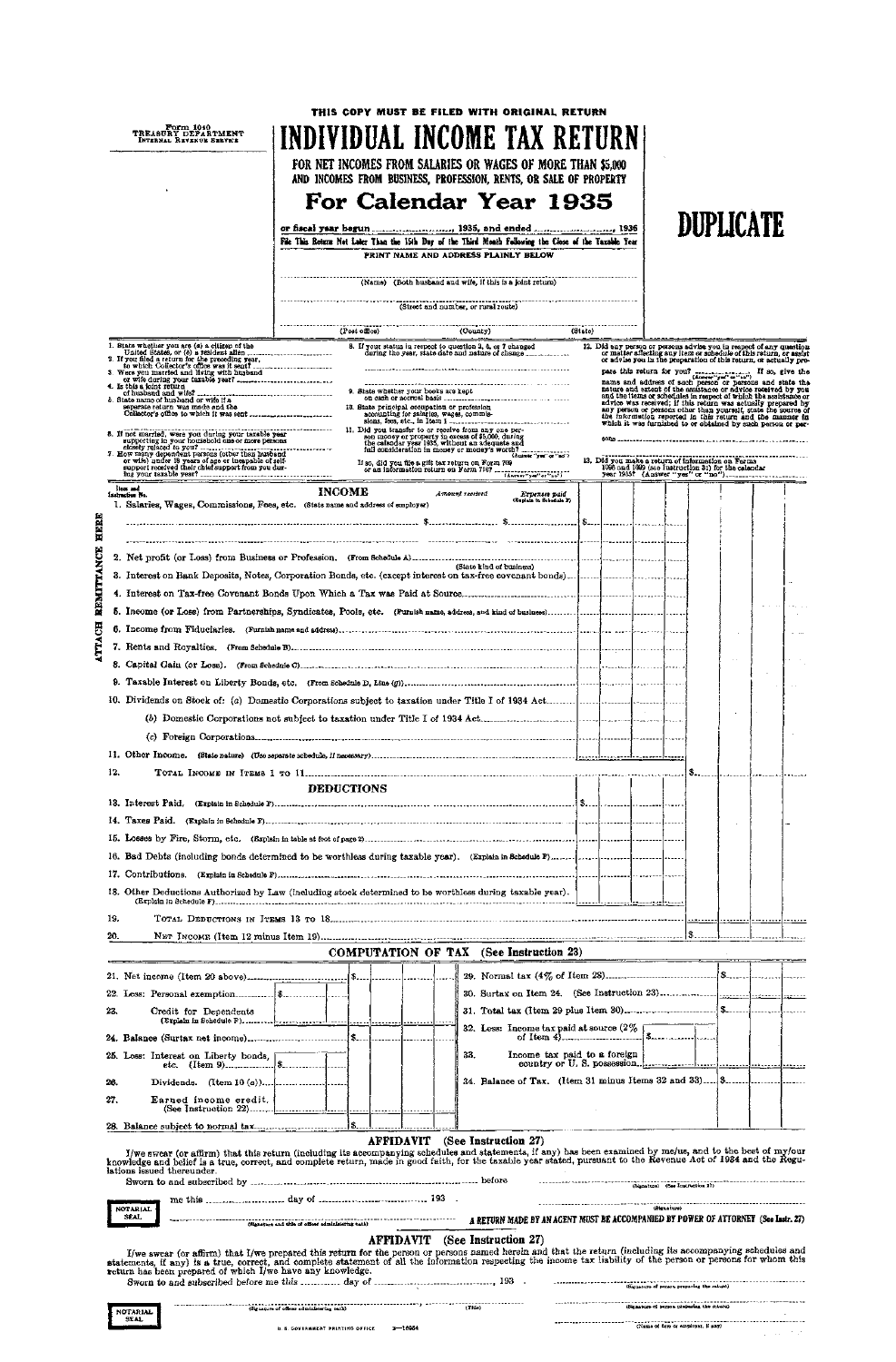| 1. Total receipts from business or profession (state kind of business).                                                                  |                                                                                                |  |
|------------------------------------------------------------------------------------------------------------------------------------------|------------------------------------------------------------------------------------------------|--|
| Cost or Goops Solp                                                                                                                       | OTHER BUSINESS DEDUCTIONS                                                                      |  |
|                                                                                                                                          | 10. Salaries not included as "Labor" in Line 2 (do                                             |  |
|                                                                                                                                          |                                                                                                |  |
|                                                                                                                                          |                                                                                                |  |
|                                                                                                                                          |                                                                                                |  |
|                                                                                                                                          | 13. Losses (explain in table at foot of page). $\Box$ $\Box$ $\Box$ $\Box$ $\Box$ $\Box$       |  |
|                                                                                                                                          |                                                                                                |  |
| $7-$                                                                                                                                     | 15. Depreciation, obsolescence, and depiction (ex-<br>plain in table provided at foot of page) |  |
|                                                                                                                                          | 16. Rent, repairs, and other expenses (itemize be-                                             |  |
|                                                                                                                                          |                                                                                                |  |
|                                                                                                                                          | 17.                                                                                            |  |
| Enter "C", or "C or M", on Lines 6 and 8 to indicate whether in-<br>ventories are valued at cost, or cost or market, whichever is lower. |                                                                                                |  |
|                                                                                                                                          |                                                                                                |  |
| Explanation of deductions                                                                                                                |                                                                                                |  |

|                     | SCHEDULE B--INCOME FROM RENTS AND ROYALTIES (See Instruction 7)           |  |  |  |                                                          |  |            |  |                                      |  |                                    |  |
|---------------------|---------------------------------------------------------------------------|--|--|--|----------------------------------------------------------|--|------------|--|--------------------------------------|--|------------------------------------|--|
| I. KIND OF PROFERTY | 2. AMOUNT<br>AS OF MARCH 1, 1913,<br>WRICHEVER GREATER<br><b>RECEIVED</b> |  |  |  | 4. DEPRECIATION<br>(Explain in table at<br>foot of page) |  | 5. REPAIRS |  | 6. OTHER EXPENSES<br>(Itemize below) |  | 7. NET PROFIT<br>(Enter as Item 7) |  |
|                     |                                                                           |  |  |  |                                                          |  |            |  |                                      |  |                                    |  |
|                     |                                                                           |  |  |  |                                                          |  |            |  |                                      |  |                                    |  |
|                     |                                                                           |  |  |  |                                                          |  |            |  |                                      |  |                                    |  |
|                     |                                                                           |  |  |  |                                                          |  |            |  |                                      |  |                                    |  |

# Explanation of deductions

| claimed in Column 6 |  |  |  |
|---------------------|--|--|--|
|---------------------|--|--|--|

\*In reporting sales or exchanges of capital assets attach separato schedule, if necessary, for transactions coming within each of the 5 periods, and transfer goins and losses for each period to Column 10 above.<br>\*Cost of pr stock rights, etc.). \_\_\_\_\_\_\_\_\_\_\_\_

| $9.$ PER-                                                                                                                                                                                                                                                                                                                                                                                                                                                                                                                                                                                                 |           |
|-----------------------------------------------------------------------------------------------------------------------------------------------------------------------------------------------------------------------------------------------------------------------------------------------------------------------------------------------------------------------------------------------------------------------------------------------------------------------------------------------------------------------------------------------------------------------------------------------------------|-----------|
| 7. DEPRECIATION<br><b>CENTAGE</b><br>ALLOWED (OR<br>5. COST OR MARCH 1,<br>6. COST OF IM-<br>10. GAIN OR LOSS TO BE TAKEN.<br>OF GAIN<br>1913, VALUE IT AC-<br>ALLOWABLE)<br>3. DATE<br><b>PROVEMENTS</b><br>1. DESCRIPTION OF<br>OR LOSS<br>INTO ACCOUNT<br>4. GROSS SALES PRICE<br>2. DATE<br>8. GAIN OR LOSS<br>SOLD OR<br><b>SINCE ACQUISI-</b><br>QUIRED BEFORE<br>SUBSEQUENT TO<br>PROPERTY AND<br>TO SE<br><b>ACQUIRED</b><br>PERIOD HELD<br>TION OR MARCH<br>THAT DATE. (Indi-<br>ACQUISITION OR<br><b>EXGRANGED</b><br>TAREN<br>cate basis) <sup>32</sup><br>1, 1913<br>Мавси 1, 1913<br>into Ac |           |
| (Furnish details)<br>COUNT<br>a. Gains                                                                                                                                                                                                                                                                                                                                                                                                                                                                                                                                                                    | b. Losses |
| Mo. Day Year Mo. Day Year<br>*(a) 1 year or less:                                                                                                                                                                                                                                                                                                                                                                                                                                                                                                                                                         |           |
| 100                                                                                                                                                                                                                                                                                                                                                                                                                                                                                                                                                                                                       |           |
| "(b) Over 1 year but not<br>over 2 years:                                                                                                                                                                                                                                                                                                                                                                                                                                                                                                                                                                 |           |
| 80<br>*(c) Over 2 years but not                                                                                                                                                                                                                                                                                                                                                                                                                                                                                                                                                                           |           |
| over 5 years:                                                                                                                                                                                                                                                                                                                                                                                                                                                                                                                                                                                             |           |
| 60<br>*(d) Over 5 years but not                                                                                                                                                                                                                                                                                                                                                                                                                                                                                                                                                                           |           |
| over 10 years:                                                                                                                                                                                                                                                                                                                                                                                                                                                                                                                                                                                            |           |
| 40                                                                                                                                                                                                                                                                                                                                                                                                                                                                                                                                                                                                        |           |
| "(c) Over 10 years:                                                                                                                                                                                                                                                                                                                                                                                                                                                                                                                                                                                       |           |
| -30                                                                                                                                                                                                                                                                                                                                                                                                                                                                                                                                                                                                       |           |
| <b>A A FORD OF STREET COMPANY OF STREET IS A SECTION OF A STREET IS AND ITEMS ASSOCIATED ASSOCIATED ASSOCIATED</b> AND A                                                                                                                                                                                                                                                                                                                                                                                                                                                                                  |           |

(f) TorAL GAINS AND LOSSES (Enter net amount as Item 8) (Capital losses are allowable only to the extent of \$2,000 plus capital gains). [ \$. <u>. . . . | \$. . . . . . . . . . . .</u>

SCHEDULE D—INTEREST ON LIBERTY BONDS AND OTHER OBLIGATIONS OR SECURITIES (See Instruction 9)

| 1. OBLIGATIONS OR SECURITIES                                                                                                                  | 2. AMOUNT OWNED<br>AT END OF YEAR | 3. IRTEREST RECEIVED<br>OR ACCRUED<br>DURING THE YEAR | 4. PRINCIPAL<br>AMOUNT<br>EXEMPT FROM<br>TAXATION | 5. AMOUNT OWNED<br>IN EXCESS OF<br><b>EXEMPTION</b> | <b>6. INTEREST ON</b><br>AMOUNT IN EXCESS<br>OF EXEMPTION                                                                                                                                                 |
|-----------------------------------------------------------------------------------------------------------------------------------------------|-----------------------------------|-------------------------------------------------------|---------------------------------------------------|-----------------------------------------------------|-----------------------------------------------------------------------------------------------------------------------------------------------------------------------------------------------------------|
| (a) Obligations of a State, Territory, or political subdivision thereof,<br>(b) Obligations issued under Federal Farm Loan Act, or under such |                                   |                                                       |                                                   |                                                     | All $\mathbf{x} \times \mathbf{x} \times \mathbf{x} \times \mathbf{x}$ \ $\mathbf{x} \times \mathbf{x} \times \mathbf{x} \times \mathbf{x} \times \mathbf{x}$<br>l x x<br>  All  xxxxxx   xx  xxxxxx   xx |
|                                                                                                                                               |                                   |                                                       |                                                   |                                                     |                                                                                                                                                                                                           |
|                                                                                                                                               | SCHEDULE E-INCOME FROM DIVIDENDS  |                                                       |                                                   |                                                     |                                                                                                                                                                                                           |
| Itemize all dividends received during the year, stating amounts and names and addresses of corporations declaring the dividends:              |                                   |                                                       |                                                   |                                                     |                                                                                                                                                                                                           |

SCHEDULE F-EXPLANATION OF DEDUCTIONS CLAIMED IN ITEMS 1, 13, 14, 16, 17, AND 18, AND CREDIT CLAIMED IN ITEM 23

EXPLANATION OF DEDUCTION FOR DEPRECIATION CLAIMED IN SCHEDULES A AND B 7. LIFE USED IN ACCUMU-LATING DEPRECIA-TION 8. ESTIMATED<br>REMAINING<br>LIFE FROM<br>BEGINNING<br>OF YEAR 3. COST OR MARCH 1, 1913,<br>VALUE IF ACQUIRED<br>PRIOR TO THAT DATE<br>(Indicate basis) 1. KIND OF PROPERTT (If buildings, state material of which constructed) 4. ASSETS FULLY DEPRECIATED IN USE AT END OF YEAR 5. DEPRECUATION<br>ALLOWED (OR ALLOW-<br>ABLE) IN PRIOR YEARS 6. REMAINING COST OP. OTHER BASIS TO BE RECOVERED 2. DATE ACQUIRED **9. DEPRECIATION**<br>**ALLOWABLE THIS YEAR \$-** \$.  $\mathbf{3}$ ... **\$-..**  ۴.  $\sim$  $\ddotsc$  $\sim$   $\sim$   $\sim$ EXPLANATION OF DEDUCTION FOR LOSSES BY FIRE, STORM, ETC., CLAIMED IN SCHEDULE A AND IN ITEM 15 *B.* Depreciation<br>Allowable Since<br>Acquisition 1. KIND OF PROPERTY 2. DATE ACQUIRED 3. COST 4. SUBSEQUENT IMPROVEMENTS 6. Insurance and<br>- Salvage Value 7. DEDUCTIBLE LOSS \$ \$ \$ \$ \$ ----------------<br>--<del>-------------</del> 55  $3 - 16964$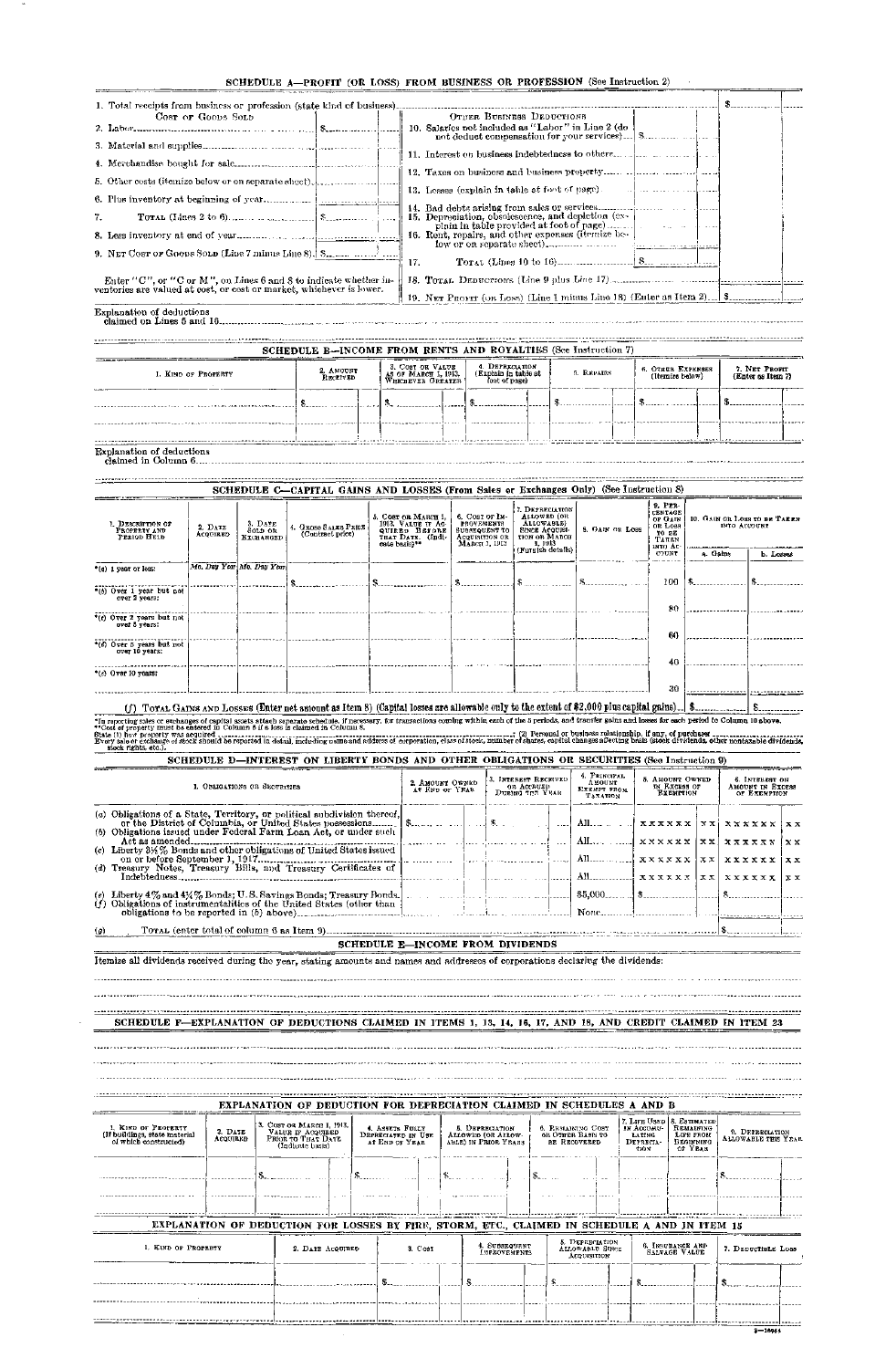# **COPY TO BE RETAINED BY TAXPAYER**

**FOR NET INCOMES FROM SALARIES OR WAGES OF MORE THAN \$5,000**  AND INCOMES FROM BUSINESS, PROFESSION, RENTS, OR SALE OF PROPERTY

# **For Calendar Year 193 5**

or fiscal yea r begun . \_ , 193S, an d ende d , 1936 File This Return Not Later Than the 15th Day of the Third Month Following the Close of the Taxable Year PRINT NAME AND ADDRESS PLAINLY BELOW

(Name) (Both husband and wife, if this is a joint return)

(Street and number, or rural route)

|                                                                                                                       | (Post office)     |                                              | (County)                                                                                                                                                        | (State) |                                                                                                                      |                                                     |  |                                                                                                                                         |  |
|-----------------------------------------------------------------------------------------------------------------------|-------------------|----------------------------------------------|-----------------------------------------------------------------------------------------------------------------------------------------------------------------|---------|----------------------------------------------------------------------------------------------------------------------|-----------------------------------------------------|--|-----------------------------------------------------------------------------------------------------------------------------------------|--|
| 1. State whether you are (a) a citizen of the                                                                         |                   |                                              | 8. If your status in resucct to occastion 3, 6, or 7 changed                                                                                                    |         | 12. Did any person or persons advise you in respect of any question                                                  |                                                     |  |                                                                                                                                         |  |
| 2. If you filed a return for the preceding year,                                                                      |                   |                                              | during the year, state date and nature of change                                                                                                                |         |                                                                                                                      |                                                     |  | or matter affecting any item or schedule of this return, or assist<br>or advise you in the preparation of this return, or actually pre- |  |
| 3. Were you married and living with husband                                                                           |                   |                                              |                                                                                                                                                                 |         |                                                                                                                      |                                                     |  |                                                                                                                                         |  |
| 4. Is this a joint return                                                                                             |                   | 9. State whether your books are kept         |                                                                                                                                                                 |         |                                                                                                                      |                                                     |  | nature and extent of the assistance or advice received by you<br>and the items or schedules in respect of which the assistance or       |  |
| 6. State name of husband or wife if a<br>separate roturn was made and the                                             |                   | 10. State principal occupation or profession |                                                                                                                                                                 |         |                                                                                                                      |                                                     |  | advice was received; if this return was actually prepared by<br>any person or persons other than yourself, state the source of          |  |
|                                                                                                                       |                   | accounting for salaries, wages, commis-      |                                                                                                                                                                 |         |                                                                                                                      |                                                     |  | the information reported in this return and the manner in<br>which it was furnished to or obtained by such person or per-               |  |
| 6. If not matrical, were you during your taxable year<br>supporting in your household one or more persons             |                   |                                              | 11. Did you transfer to or receive from any one per-<br>son money or property in excess of \$5,000, during                                                      |         |                                                                                                                      |                                                     |  |                                                                                                                                         |  |
| 7. How many dependent persons (other than husband                                                                     |                   |                                              | the calendar year 1935, without an adequate and<br>full consideration in money or money's worth?<br>thousant "yea" or "no"!                                     |         |                                                                                                                      |                                                     |  |                                                                                                                                         |  |
| or wife) under 18 years of age or incapable of self-<br>support received their chief support from you dur-            |                   |                                              | If so, did you file a gift tax return on Form 709.<br>or an information return on Form 7107<br>- or an information return on Form 7107<br>- (Assect yet or not) |         | 13. Did you make a return of information on Forms                                                                    | 1006 and 1099 (see Instruction 31) for the calendar |  |                                                                                                                                         |  |
| liers and                                                                                                             | <b>INCOME</b>     |                                              |                                                                                                                                                                 |         |                                                                                                                      |                                                     |  |                                                                                                                                         |  |
| <b>Tustraction No.</b><br>1. Salaries, Wages, Commissions, Fees, etc. (State name and address of employer)            |                   |                                              | Amount received<br>Ervenses paid<br>(Explain in Sohnduis F)                                                                                                     |         |                                                                                                                      |                                                     |  |                                                                                                                                         |  |
|                                                                                                                       |                   |                                              |                                                                                                                                                                 |         |                                                                                                                      |                                                     |  |                                                                                                                                         |  |
|                                                                                                                       |                   |                                              |                                                                                                                                                                 |         |                                                                                                                      |                                                     |  |                                                                                                                                         |  |
|                                                                                                                       |                   |                                              |                                                                                                                                                                 |         |                                                                                                                      |                                                     |  |                                                                                                                                         |  |
|                                                                                                                       |                   |                                              | (State kind of business)                                                                                                                                        |         |                                                                                                                      |                                                     |  |                                                                                                                                         |  |
|                                                                                                                       |                   |                                              |                                                                                                                                                                 |         |                                                                                                                      |                                                     |  |                                                                                                                                         |  |
|                                                                                                                       |                   |                                              |                                                                                                                                                                 |         |                                                                                                                      |                                                     |  |                                                                                                                                         |  |
|                                                                                                                       |                   |                                              |                                                                                                                                                                 |         |                                                                                                                      |                                                     |  |                                                                                                                                         |  |
|                                                                                                                       |                   |                                              |                                                                                                                                                                 |         |                                                                                                                      |                                                     |  |                                                                                                                                         |  |
|                                                                                                                       |                   |                                              |                                                                                                                                                                 |         |                                                                                                                      |                                                     |  |                                                                                                                                         |  |
|                                                                                                                       |                   |                                              |                                                                                                                                                                 |         |                                                                                                                      |                                                     |  |                                                                                                                                         |  |
|                                                                                                                       |                   |                                              |                                                                                                                                                                 |         |                                                                                                                      |                                                     |  |                                                                                                                                         |  |
|                                                                                                                       |                   |                                              |                                                                                                                                                                 |         |                                                                                                                      |                                                     |  |                                                                                                                                         |  |
|                                                                                                                       |                   |                                              |                                                                                                                                                                 |         |                                                                                                                      |                                                     |  |                                                                                                                                         |  |
|                                                                                                                       |                   |                                              |                                                                                                                                                                 |         |                                                                                                                      |                                                     |  |                                                                                                                                         |  |
|                                                                                                                       |                   |                                              |                                                                                                                                                                 |         |                                                                                                                      |                                                     |  |                                                                                                                                         |  |
| 12.                                                                                                                   |                   |                                              |                                                                                                                                                                 |         |                                                                                                                      |                                                     |  |                                                                                                                                         |  |
|                                                                                                                       | <b>DEDUCTIONS</b> |                                              |                                                                                                                                                                 |         |                                                                                                                      |                                                     |  |                                                                                                                                         |  |
|                                                                                                                       |                   |                                              |                                                                                                                                                                 |         |                                                                                                                      |                                                     |  |                                                                                                                                         |  |
|                                                                                                                       |                   |                                              |                                                                                                                                                                 |         |                                                                                                                      |                                                     |  |                                                                                                                                         |  |
|                                                                                                                       |                   |                                              |                                                                                                                                                                 |         |                                                                                                                      |                                                     |  |                                                                                                                                         |  |
|                                                                                                                       |                   |                                              |                                                                                                                                                                 |         |                                                                                                                      |                                                     |  |                                                                                                                                         |  |
|                                                                                                                       |                   |                                              |                                                                                                                                                                 |         |                                                                                                                      |                                                     |  |                                                                                                                                         |  |
| 18. Other Deductions Authorized by Law (including stock determined to be worthless during taxable year).              |                   |                                              |                                                                                                                                                                 |         |                                                                                                                      |                                                     |  |                                                                                                                                         |  |
| 19.                                                                                                                   |                   |                                              |                                                                                                                                                                 |         |                                                                                                                      |                                                     |  |                                                                                                                                         |  |
| 20.                                                                                                                   |                   |                                              |                                                                                                                                                                 |         |                                                                                                                      |                                                     |  |                                                                                                                                         |  |
|                                                                                                                       |                   |                                              | <b>COMPUTATION OF TAX</b> (See Instruction 23)                                                                                                                  |         |                                                                                                                      |                                                     |  |                                                                                                                                         |  |
| <u>an dinastian di kacamatan di Samuel di Samuel di Samuel di Samuel di Samuel di Samuel di Samuel di Samuel di S</u> |                   |                                              |                                                                                                                                                                 |         | <u> 1977 - 1977 - 1977 - 1988 - 1989 - 1989 - 1989 - 1989 - 1989 - 1989 - 1989 - 1989 - 1989 - 1989 - 1989 - 198</u> |                                                     |  |                                                                                                                                         |  |
|                                                                                                                       |                   |                                              |                                                                                                                                                                 |         |                                                                                                                      |                                                     |  |                                                                                                                                         |  |
|                                                                                                                       |                   |                                              |                                                                                                                                                                 |         |                                                                                                                      |                                                     |  |                                                                                                                                         |  |
| 23.<br>Credit for Dependents                                                                                          |                   |                                              |                                                                                                                                                                 |         |                                                                                                                      |                                                     |  |                                                                                                                                         |  |
|                                                                                                                       |                   |                                              |                                                                                                                                                                 |         |                                                                                                                      |                                                     |  |                                                                                                                                         |  |
| 25. Less: Interest on Liberty bonds,                                                                                  |                   |                                              | Income tax paid to a foreign<br>33.<br>country or U.S. possession.                                                                                              |         |                                                                                                                      |                                                     |  |                                                                                                                                         |  |
| 26.                                                                                                                   |                   |                                              |                                                                                                                                                                 |         |                                                                                                                      |                                                     |  |                                                                                                                                         |  |

**IF YOU NEED ASSISTANCE IN PREPARING THIS RETURN, GO TO A DEPUTY COLLECTOR OR TO THE COLLECTOR'S OFFICE** 

**An amended return must be marked** "Amended" at **top of** return. Checks **and** drafts will be accepted **only if payable at par.**  $2 - 16954$ 



# TAXPAYER'S RECORD OF PAYMENTS

| PAYMENT      | <b>AMOUNT</b>                          |  | DATE | CHECK OR M. O. No. | <b>BANK OR OFFICE OF ISSUE</b> |
|--------------|----------------------------------------|--|------|--------------------|--------------------------------|
| <b>First</b> |                                        |  |      |                    |                                |
| $\rm Second$ |                                        |  |      |                    |                                |
| <b>Third</b> |                                        |  |      |                    |                                |
| Fourth       | ------------ <b>!</b> ---------------- |  |      |                    |                                |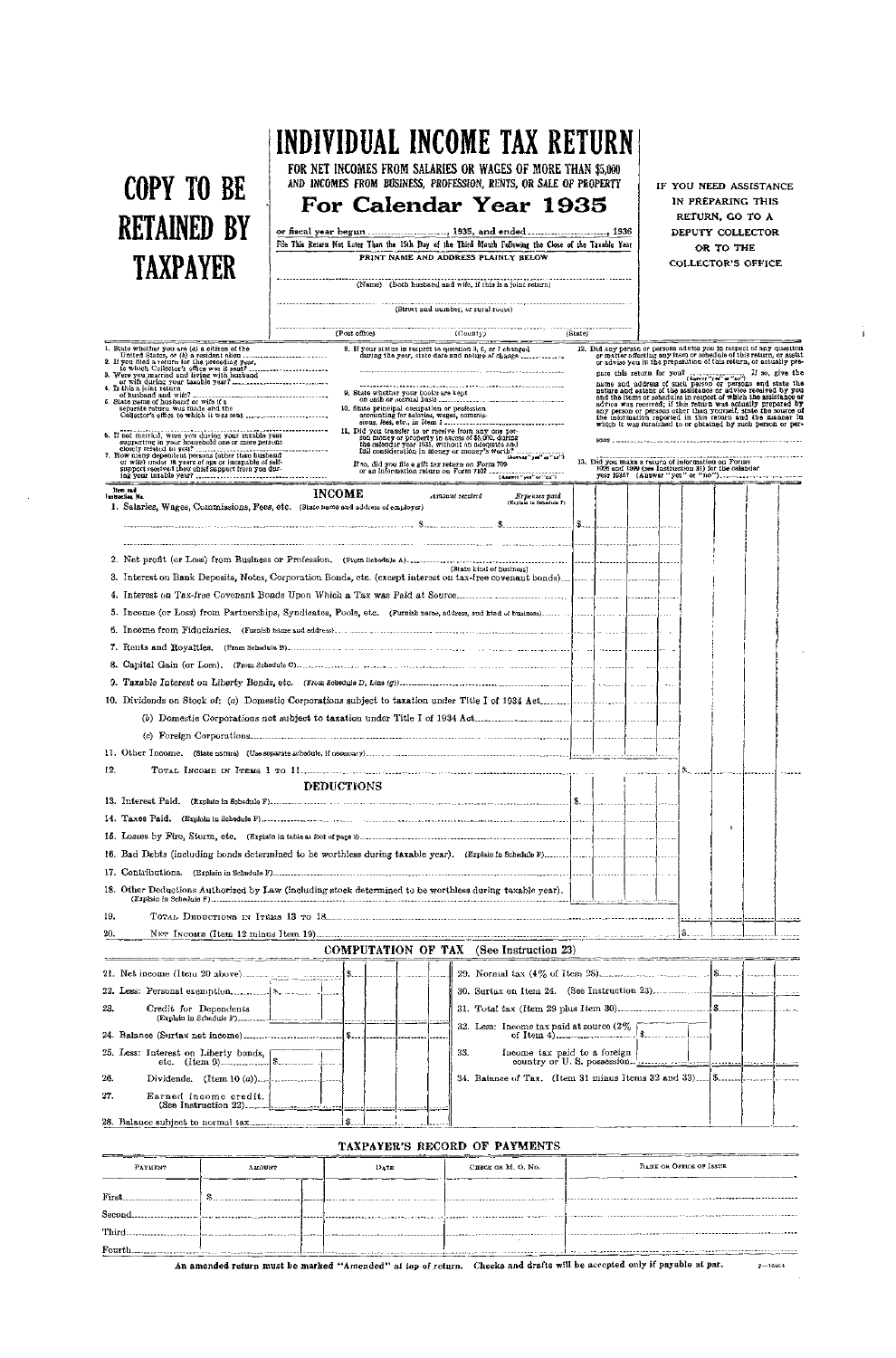# SCHEDULE A—PROFIT (OR LOSS) FROM BUSINESS OR PROFESSION (See Instruction 2)

#### Explanation of deductions claimed in Column 6.

. . . . . . . . . . . . . . . . . .

| 1. Total receipts from business or profession (state kind of business).                                                                  |                      |                                                                                                                                                                                 |                                   |
|------------------------------------------------------------------------------------------------------------------------------------------|----------------------|---------------------------------------------------------------------------------------------------------------------------------------------------------------------------------|-----------------------------------|
| COST OF GOODS SOLD                                                                                                                       |                      | OTHER BUSINESS DEDUCTIONS                                                                                                                                                       |                                   |
|                                                                                                                                          |                      | 10. Salaries not included as "Labor" in Line 2 (do                                                                                                                              |                                   |
|                                                                                                                                          |                      |                                                                                                                                                                                 |                                   |
|                                                                                                                                          |                      |                                                                                                                                                                                 |                                   |
| 5. Other costs (itemize below or on separate sheet).                                                                                     |                      |                                                                                                                                                                                 |                                   |
|                                                                                                                                          |                      |                                                                                                                                                                                 |                                   |
| 7.                                                                                                                                       |                      | 15. Depreciation, obsolescence, and depletion (ex-                                                                                                                              |                                   |
|                                                                                                                                          |                      | 16. Rent, repairs, and other expenses (itemize be-                                                                                                                              |                                   |
|                                                                                                                                          |                      | 17.                                                                                                                                                                             |                                   |
| Enter "C", or "C or M", on Lines 6 and 8 to indicate whether in-<br>ventories are valued at cost, or cost or market, whichever is lower. |                      |                                                                                                                                                                                 |                                   |
|                                                                                                                                          |                      |                                                                                                                                                                                 |                                   |
| <b>Explanation of deductions</b><br>claimed on Lines 5 and 16                                                                            |                      |                                                                                                                                                                                 |                                   |
|                                                                                                                                          |                      | SCHEDULE B—INCOME FROM RENTS AND ROYALTIES (See Instruction 7)                                                                                                                  |                                   |
| 1. KIND OF PROPERTY                                                                                                                      | 2 AMOUNT<br>RECEIVED | 3. COST OR VALUE<br>4. DEPRECIATION<br>6. OTHER EXTENSES<br>5. REPAIRS<br>AS OF MARCH 1, 1913.<br>WHICHEVER GUELTER<br>(Explain in table at<br>(Itemize below)<br>foot of page) | 7. NET PROST<br>(Enter as Item ?) |

(f) Toral Gains and Losses (Enter net amount as Item 3) (Capital losses are allowable enly to the extent of \$2,000 plus capital gains)...} \$. \$ ....

\*In reporting sales or exchanges of capital axets attach separate schedule, if necessary, for transactions coming within each of the 5 periods, and transfer gains and losses for each period to Column 10 above.<br>\*\*Cost of pr

|      | INEL BITED | WHICHRYER (IREATER  <br>_________ | foot of page) |                |      | <b>ALCHARGE LATIN A</b> |        | <b>TESTINGS RED STARTED 13</b><br>$- - - - - -$ |                         |
|------|------------|-----------------------------------|---------------|----------------|------|-------------------------|--------|-------------------------------------------------|-------------------------|
|      |            |                                   |               |                |      |                         | ------ |                                                 |                         |
|      |            |                                   |               | . <i>. . .</i> | ---- |                         |        |                                                 |                         |
|      |            | <u> ----------------</u>          | . <b>.</b>    |                |      |                         |        |                                                 | --- <sup>-</sup> ------ |
| ____ |            | <b>ALC: 1999</b>                  |               |                |      |                         |        |                                                 |                         |

| 1. DESCRIPTION OF<br>PROPERTY AND<br>PERIOD HELD | $2. \, D_{A}7B$<br>Acquisen | 3. DATE<br><b>SOLD OR</b><br>EXCHANGED | 4. GROSS SALES PRICE<br>(Contract price) | 5. COST OR MARGE 1.<br>1913, VALUE IT AC-<br>QUIRED BEFORE   SUBSEQUENT TO<br>THAT DATE. (Indi-<br>cate basis)** | 6. COST OF IM-<br><b>PROVEMENTS</b><br>ACQUISITION OR<br>MARCH 1, 1913 | 7. DEPRECIATION<br>ALLOWED (OR<br>ALLOWABLE)<br><b>SINCE ACQUISI-</b><br>TION OR MARCH<br>1, 1913 | 8. GAIN OR LOSS | $9.$ PER-<br>CENTION<br>of GAIN<br>OR LOSS<br>TO BE<br><b>TAKEN</b><br><b>INTO AC</b> | 10. GAIN OR LOSS TO BE TAXEN<br>INTO ACCOUNT |             |  |
|--------------------------------------------------|-----------------------------|----------------------------------------|------------------------------------------|------------------------------------------------------------------------------------------------------------------|------------------------------------------------------------------------|---------------------------------------------------------------------------------------------------|-----------------|---------------------------------------------------------------------------------------|----------------------------------------------|-------------|--|
|                                                  |                             |                                        |                                          |                                                                                                                  |                                                                        | (Furnish dotails)                                                                                 |                 | <b>COUNT</b>                                                                          | a. Gains                                     | $b.$ Losses |  |
| "(a) 1 year or less:                             |                             | Mo. Day Year Mo. Day Year              |                                          |                                                                                                                  |                                                                        |                                                                                                   |                 | 100                                                                                   |                                              |             |  |
| *(b) Over 1 year but not<br>over 2 years:        |                             |                                        |                                          |                                                                                                                  |                                                                        |                                                                                                   |                 |                                                                                       |                                              |             |  |
|                                                  |                             |                                        |                                          |                                                                                                                  |                                                                        |                                                                                                   |                 | 80                                                                                    |                                              |             |  |
| "(c) Over 2 years but not<br>over 5 years:       |                             |                                        |                                          |                                                                                                                  |                                                                        |                                                                                                   |                 |                                                                                       |                                              |             |  |
|                                                  |                             |                                        |                                          |                                                                                                                  |                                                                        |                                                                                                   |                 | 60                                                                                    |                                              |             |  |
| *(d) Over 5 years but not<br>over 10 years:      |                             |                                        |                                          |                                                                                                                  |                                                                        |                                                                                                   |                 |                                                                                       |                                              |             |  |
| $\mathcal{C}(\varepsilon)$ Over 10 years:        |                             |                                        |                                          |                                                                                                                  |                                                                        |                                                                                                   |                 | 40                                                                                    |                                              |             |  |
|                                                  |                             |                                        |                                          |                                                                                                                  |                                                                        |                                                                                                   |                 | 30                                                                                    |                                              |             |  |

|  |  | SCHEDULE D-INTEREST ON LIBERTY BONDS AND OTHER OBLIGATIONS OR SECURITIES (See Instruction 9) |
|--|--|----------------------------------------------------------------------------------------------|
|  |  |                                                                                              |

|     | 1. OBLIGATIONS OR SECURITIES                                                                                                                | 2. AMOUNT OWNED<br>AT END OF YEAR | 3. INTEREST RECEIVED<br>or Accrued<br>DURING THE YEAR | 4. PRINCIPAL<br><b>AMOUNT</b><br>EXEMPT FROM<br>Тахаттом | 5. AMOUNT OWNED<br>IN EXCESS OF<br><b>EXEMPTION</b> | <b>6. INTEREST ON</b><br>AMOUNT IN EXCESS<br>OF EXEMPTION |  |  |
|-----|---------------------------------------------------------------------------------------------------------------------------------------------|-----------------------------------|-------------------------------------------------------|----------------------------------------------------------|-----------------------------------------------------|-----------------------------------------------------------|--|--|
|     | (b) Obligations issued under Federal Farm Loan Act, or under such                                                                           |                                   |                                                       |                                                          |                                                     |                                                           |  |  |
|     | (c) Liberty 31/2% Bonds and other obligations of United States issued                                                                       |                                   |                                                       |                                                          |                                                     |                                                           |  |  |
|     | (d) Treasury Notes, Treasury Bills, and Treasury Certificates of<br>Indebtedness.                                                           |                                   |                                                       |                                                          |                                                     |                                                           |  |  |
|     | (e) Liberty 4% and 4% % Bonds; U.S. Savings Bonds; Treasury Bonds.<br>(f) Obligations of instrumentalities of the United States (other than |                                   |                                                       |                                                          |                                                     |                                                           |  |  |
|     |                                                                                                                                             |                                   |                                                       | None                                                     |                                                     |                                                           |  |  |
| (g) |                                                                                                                                             |                                   |                                                       |                                                          |                                                     |                                                           |  |  |
|     |                                                                                                                                             | SCHEDULE E-INCOME FROM DIVIDENDS  |                                                       |                                                          |                                                     |                                                           |  |  |
|     | Itemize all dividends received during the year, stating amounts and names and addresses of corporations declaring the dividends:            |                                   |                                                       |                                                          |                                                     |                                                           |  |  |

SCHEDULE F—EXPLANATION OF DEDUCTIONS CLAIMED IN ITEMS 1, 13, 14, 16, 17, AND 18, AND CREDIT CLAIMED IN ITEM 23

|                                                                                                |                                | EXPLANATION OF DEDUCTION FOR DEPRECIATION CLAIMED IN SCHEDULES A AND B |                                                                      |  |  |                                                         |  |                                      |                                                                                           |  |                                                        |                                                                           |                                |                                                       |                                        |  |
|------------------------------------------------------------------------------------------------|--------------------------------|------------------------------------------------------------------------|----------------------------------------------------------------------|--|--|---------------------------------------------------------|--|--------------------------------------|-------------------------------------------------------------------------------------------|--|--------------------------------------------------------|---------------------------------------------------------------------------|--------------------------------|-------------------------------------------------------|----------------------------------------|--|
| 1. KIND OF PROPERTY<br>(If buildings, state material<br>of which constructed)                  | $2. \mathbf{DATE}$<br>ACQUIRED | (Indicate basis)                                                       | 3. Соэт он МАКСЕ 1, 1913.<br>VALUE IF ACQUIRED<br>PRIOR TO THAT DATE |  |  | 4. ASSETS FULLY<br>DEPRECIATED IN USE<br>AT END OF YEAR |  |                                      | <b>6. REMAINING COST</b><br>5. DEFRECIATION<br>ALLOWED (OR ALLOW-<br>ABLE) IN PRIOR YEARS |  |                                                        | 7. LIFE USED   8. ESTIMATED <br>IN ACCUMU-<br>LATING<br>DEPRECIA-<br>TION |                                | REMAINUNG<br>LIFE FROM<br><b>BEGINNING</b><br>OF YEAR | 9. DEPERCIATION<br>ALLOWABLE THIS YEAR |  |
|                                                                                                |                                |                                                                        |                                                                      |  |  |                                                         |  |                                      |                                                                                           |  |                                                        |                                                                           |                                |                                                       |                                        |  |
|                                                                                                |                                |                                                                        |                                                                      |  |  |                                                         |  |                                      |                                                                                           |  |                                                        |                                                                           |                                |                                                       |                                        |  |
| EXPLANATION OF DEDUCTION FOR LOSSES BY FIRE, STORM, ETC., CLAIMED IN SCHEDULE A AND IN ITEM 15 |                                |                                                                        |                                                                      |  |  |                                                         |  |                                      |                                                                                           |  |                                                        |                                                                           |                                |                                                       |                                        |  |
| 1. KIND OF PEOPERTY                                                                            |                                | 2. DATE ACQUIRED                                                       |                                                                      |  |  | 3. Cost                                                 |  | 4. SUBSEQUENT<br><b>IMPROVEMENTS</b> |                                                                                           |  | 5. DEPRECIATION<br><b>ALLOWABLE SINCE</b><br>ACOUSHION |                                                                           | 6. INSURANCE AND SALVAGE VALUE |                                                       | 7. DEDUCTIBLE LOSS                     |  |
|                                                                                                |                                |                                                                        |                                                                      |  |  |                                                         |  |                                      |                                                                                           |  |                                                        |                                                                           |                                |                                                       |                                        |  |
|                                                                                                |                                |                                                                        |                                                                      |  |  |                                                         |  |                                      |                                                                                           |  |                                                        |                                                                           |                                |                                                       |                                        |  |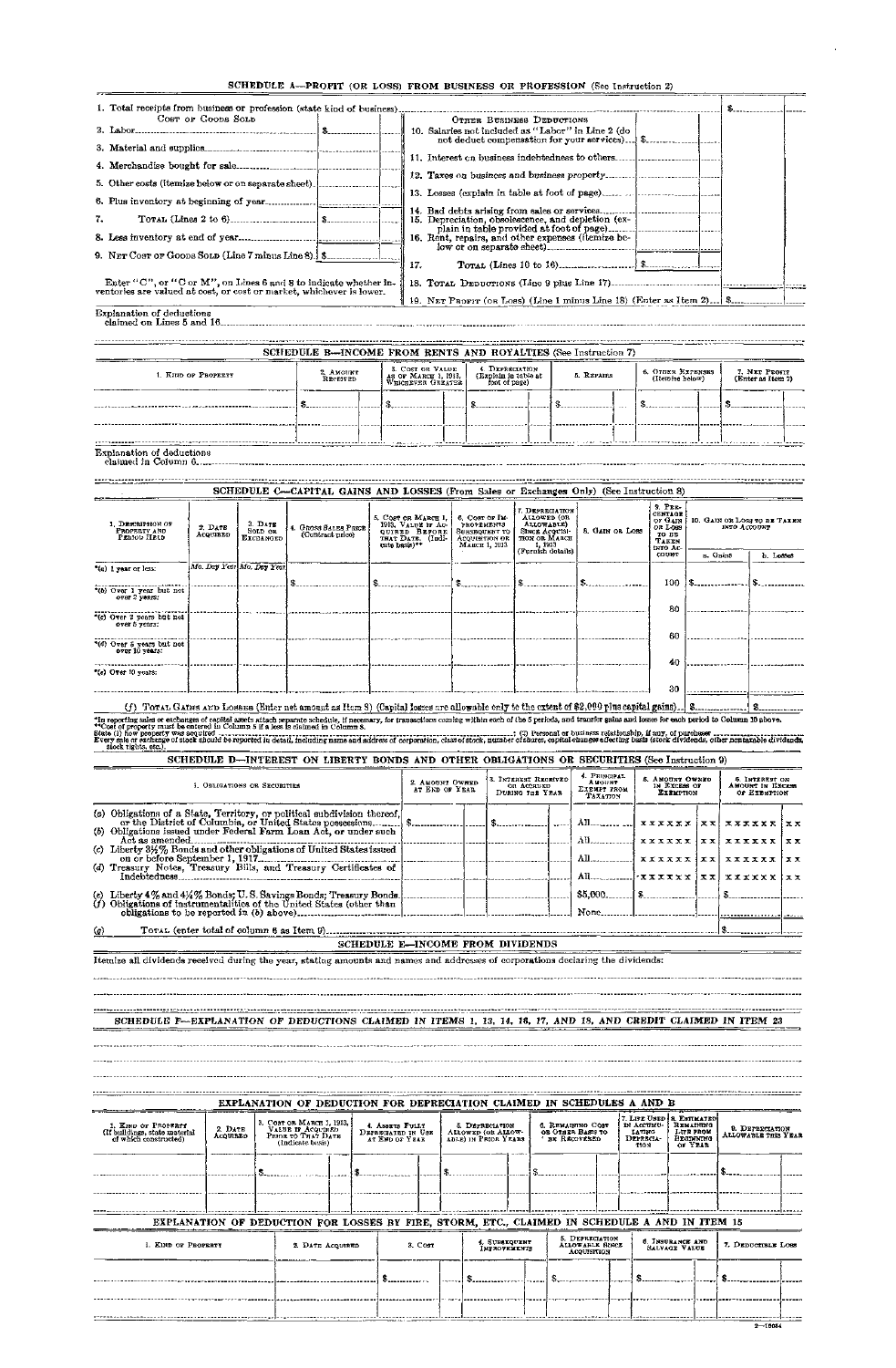# **INSTRUCTIONS**

#### The Instructions Numbered 1 to 20 Correspond with the Item Numbers on the First Page of the Return

# 1. INCOME FROM SALARIES, WAGES, COMMISSIONS, ETC.

Enter as Item 1 on page 1 of the return, all salaries or other compensation credited by or received from outside sources. Use a separate line for each entry, giving the information requested.

Any amount claimed as a deduction for necessary expenses against salaries, etc., such as traveling expenses, while away from home in the pursuit of a trade<br>or business, should be fully explained in Schedule F on page 2 of the return, or<br>on an attached statement. Traveling expenses ordinarily incl for railroad fares, meals, and lodging.

# 2. PROFIT (OR LOSS) FROM BUSINESS OR PROFESSION

If you owned a business, or practiced a profession on your own account, fill in Schedule A on page 2 of the return, and enter the net profit (or loss) as Item 2 on page 1 of the return.

This schedule should include income from: (a) Sale of merchandise or products of manufacturing, mining, construction, and agriculture; (b) Business service, such as hotel, restaurant, and garage service, amusements, laund

Farmer's income schedule.---If you are a farmer and keep no books of account,<br>or keep books on a cash basis, obtain from the Collector, and attach to this<br>return, Form 1040F, Schedule of Farm Income and Expenses, and ente

Installment sales.—If the installment method is used, attach to the return a schedule showing separately for the years 1932, 1933, 1934, and 1935 the following: (a) Gross sales; (b) Cost of goods sold; (c) Grossen profits

Kind of business.—Describe the business or profession in the space provided in Item 2, page 1, as "grocery," "retail clothing," "drug store," "laundry,"  $"d\text{actor," "lawyer," "farmer," etc.}$ 

Inventories.—If engaged in a trade or business in which the production, purchase, or sale of merchandise is an income-producing factor, inventories of mer-<br>chandise on hand should be taken at the beginning and end of the taxable year,<br>which may be valued at cost, or cost or market, whichever is l

Salaries.—Enter on Line 10 all salaries not included as "Labor" on Line 2, except compensation for services of yourself, your dependent minor children, or of husband or wife if a joint return is filed, which is not deducti

Total receipts.—Enter on Line 1 of Schedule A the total receipts, less any discounts or allowances from the sale price or service charge.

Interest.—Enter on Line 11 interest on business indebtedness. Do not include interest to yourself on capital invested in or advanced to the business.

Taxes.—Enter on Line 12 taxes on business property or for carrying on busi-ness. Do not include taxes assessed against local benefits of a kind tending to increase the value of the property assessed, nor Federal ineome taxes, nor estate, inheritance, legacy, succession, and gift taxes.

Enter as Item 5 your share of the profits (whether received or not) (or of the losses) of a partnership, syndicate, pool, etc., and as Item 6 income from an estate or trust, except that the share of  $\langle a \rangle$  taxable intere and 33, respectively, credits claimed for income tax paid at source, and foreign

Losses.—Enter on Line 13 losses incurred in the trade or business, if not compensated for by insurance or otherwise and not made good by repairs claimed as a deduction. Losses of business property arising from fire, storm, etc., should be explained in the table at the foot of page 2 of the return.

Bad debts.—Enter on Line 14 debts, or portions thereof, arising from sales or services that have been reflected in income, which have been definitely ascer-tained to be worthless and charged off within the year, or such reasonable amount as has been added to a reserve for bad debts within the year.

A debt previously charged off as bad, if subsequently collected, must be re-<br>turned as income for the year in which collected.<br>Depreciation.—Enter on Line 15 the amount claimed as depreciation by reason<br>of exhaustion, wear

The amount of depreciation on property acquired by purchase should be determined upon the basis of the original cost (not replacement cost) of the property and the probable number of years remaining of its expected useful on the fair market value of such property as of that date or its original cost (less depreciation actually sustained before that date), whichever is greater. If the property was acquired in any other manner than by purcha

In case a deduction is claimed on account of depletion of mines, oil or gas wells, or timber, see Sections 23 (m), 23 (n), and 114 of the Revenue Act of 1934.<br>Do not claim any deduction for depreciation in the value of a

Enter as depreciation the amount of exhaustion, wear and tear, or depletion sustained during the taxable year and explain in the table at the foot of page 2.

If the property sold or exchanged was acquired prior to March 1, 1913, the basis for determining GAIN is the cost or the fair market value as of March 1, 1913, adjusted as provided in Section 113 (b) of the Revenue Act of 1934, whichever is greater, but in determining LOSS the basis is cost so adjusted. (See Section 113 of the Revenue Act of 1934.) If the amount shown as cost is other than actual cash cost of the property sold or exchanged, full details must be furnished regarding the acquisition of the property.  $\overline{2}$  2—10964

Enter as depreciation the amount of exhaustion, wear and tear, obsolescence, or depletion which has been allowed (but not less than the amount allowable) in respect of such property since date of acquisition, or since March 1, 1913, if the property was acquired before that date. In addition, if the

by you as a dwelling, or property held for personal use, nor for land (exclusive *of* improvements thereon), nor on stocks, bonds, and securities.

Rent, repairs, and other expenses.—Enter on Line 16 rent on business property in which you have no equity, ordinary repairs to keep the property in a usable condition, and other necessary business expenses not classified above, such as heat, light, and fire insurance. Do not include rent for a dwell living, or family expenses.

#### 3. INTEREST ON BANK DEPOSITS, ETC.

Enter as Item 3 all interest received or credited to your account during the taxable year on bank deposits, notes, mortgages, and corporation bonds, except interest on bonds upon which a tax was paid at the source. Interest on bonds is considered income when due and payable.

#### 4. INTEREST ON TAX-FREE COVENANT BONDS

Enter as Item 4 bond interest upon which a tax was paid at source. Such tax (2 percent of the interest entered in Item 4) may be claimed as a credit in Item 32 of the return.

#### 5 AND 6. INCOME FROM PARTNERSHIPS, SYNDICATES, POOLS, ETC., AND FIDUCIARIES

income taxes.

If the taxable year on the basis of which you file your return does not coincide with the annual accounting period of the partnership or fiduciary, then you should include in your return your distributive share of the net profits (or losses) for such accounting period ending within your taxable year.

#### 7. INCOME FROM RENTS AND ROYALTIES

Fill in Schedule B, giving the information requested.

If you received property or crops in lieu of cash rent, report the income as though the rent had been received in cash. Crops received as rent on a cropshare basis should be reported as income for the year in which disposed of (unless your return shows income accrued).

Other expenses, such as interest, taxes, fire insurance, fuel, light, labor, and other necessary expenses of this character should be itemized.

#### 8. CAPITAL GAINS AND LOSSES

Schedule D should be filled in if you own any of the obligations or securities enumerated in Column 1. Enter in Column 2 the principal amounts of the various obligations owned at the end of the various children 3 all inter estate or trust.

Interest on all coupons falling due within the taxable year will be considered as income for the year, where the books are kept on a cash receipts and disburse-<br>ments basis. If the books are kept on an accrual basis, report the actual amount<br>of interest accrued on the obligations owned during the tax

Report sales or exchanges of capital assets in Schedule C and enter the net amount of gain or loss to be taken into account in computing net income as Item 8. (CAPITAL LOSSES ARE ALLOWABLE ONLY TO THE EX-TENT OF \$2,000 PLUS CAPITAL GAINS.) Describe the property briefly, and state the price received or the fair market value of the property received in exchange. Expenses connected with the sale or exchange may be deducted in computing the profit or loss.

Enter as Item 13 interest paid on personal indebtedness as distinguished from business indebtedness (which should be deducted under Schedule A or B). Do not include interest on indebtedness incurred or continued to purchase or carry obligations (other than obligations of the United States issued after September 24, 1917, and originally subscribed for by the taxpayer) the i

Subsequent improvements include expenditures for additions, improvements, and repairs made to restore the property or prolong its useful life. Do not deduct ordinary repairs, interest, or taxes in computing gain or loss.

No loss shall be recognized in any sale or other disposition of shares of stock<br>or securities where you have acquired substantially identical stock or securities<br>within 30 days before or after the date of such sale or disp

No deduction shall be allowed in respect of losses from sales or exchanges of<br>property, directly or indirectly, (A) between members of a family, or (B) except<br>in the case of distributions in liquidation, between an indivi

The provisions of the Revenue Act of 1934 relating to capital gains and losses are:

Sec. 117. (a) Grantzi ruka-sa of a torpathe and a so property, other than a corporation, only the following the same of a torpathe sec. 117. (a) Grantzi ruka-sa of the gain of the control of the control of the control of

Notwithstanding the provisions of Section 117 (a) above, 100 percent of the gain resulting to the distributee from distributions in liquidation of a corpora-tion shall be taken into account in computing net income. (See Section 115 (c) of the Revenue Act of 1934.)

Section 117 applies only to gains and losses upon the sale or exchange of capital assets and, therefore, has no application to loss of useful value upon the permanent abandonment of the use of property or loss sustained as the result of corporate stock or debts becoming worthless.

In the application of Section 117 a husband and wife, regardless of whether a joint return or separate returns are made, are considered to be separate taxpayers. Accordingly, the limitation under Section 117 (d) on the allowance of losses of one spouse from sales or exchanges of capital assets is In all cases to be computed without regard to gains and losses of the other spouse upon sales or exchanges of capital assets.

#### 9. INTEREST ON LIBERTY BONDS, ETC.

If the obligations enumerated on Line *(e)* are owned in excess of the exemption of \$5,000, or any on Line (/) are owned in any amount, Columns 5 and 6 should be filled in, and the total of the interest reported on Line *(g)* should be entered as Item 9 on page 1 of the return.

(See also Instruction 24, paragraph *(d)*.)

#### 10. DIVIDENDS

Enter as Item 10 (a) dividends from a domestic corporation which is subject to taxation under Title I of the Revenue Act of 1934 (other than a corporation entitled to the benefits of Section 251 of the Revenue Act of 1934 and other than a corporation organized under the China Trade Act, 1922), including your share of such dividends received on stock owned by a partnership, or an estate or trust. Enter as Item 10 *(b)* dividends from a domestic corporation which is not subject to taxation under Title I of the Revenue Act of 1934 (such as a building and loan association, etc.). Enter as Item 10 (c) dividends from a foreign corporation and dividends from a corporation entitled to the benefits of Section 251 of the Revenue Act of 1934 and a corporation organized under the China Trade Act, 1922.

#### 11. OTHER INCOME

Enter as Item 11 all other taxable income for which no space is provided on the return.

# 12. TOTAL INCOME

Enter as Item 12 the net amount of Items 1 to 11, inclusive, after deducting any expenses reported in Item 1, and losses in Items 2, 5, 7, and 8.

#### 13. INTEREST PAID

#### 14. TAXES PAID

Enter as Item 14 personal taxes and taxes paid on property not used in your business or profession, not including those assessed against local benefits of a kind tending to increase the value of the property assessed. Do not include Federal income taxes, nor estate, inheritance, legacy, succession, and gift taxes, nor taxes imposed upon your interest as shareholder of a corporation which are paid by the corporation without reimbursement from you, nor income taxes claimed as a credit in Item 33. No deduction is allowable for any portion of foreign income and profits taxes if a credit is claimed in Item 33. Any deduction on account of taxes should be explained in Schedule F.

#### 15. LOSSES BY FIRE, STORM, ETC.

Enter as Item 15 losses of property not connected with your business or profession, sustained during the year if arising from fire, storm, shipwreck, or other casualty, or from theft, and if not compensated for by insurance or otherwise. See Section 23 (e) of the Revenue Act of 1934.

Explain losses claimed in the table provided on page 2 of the return.